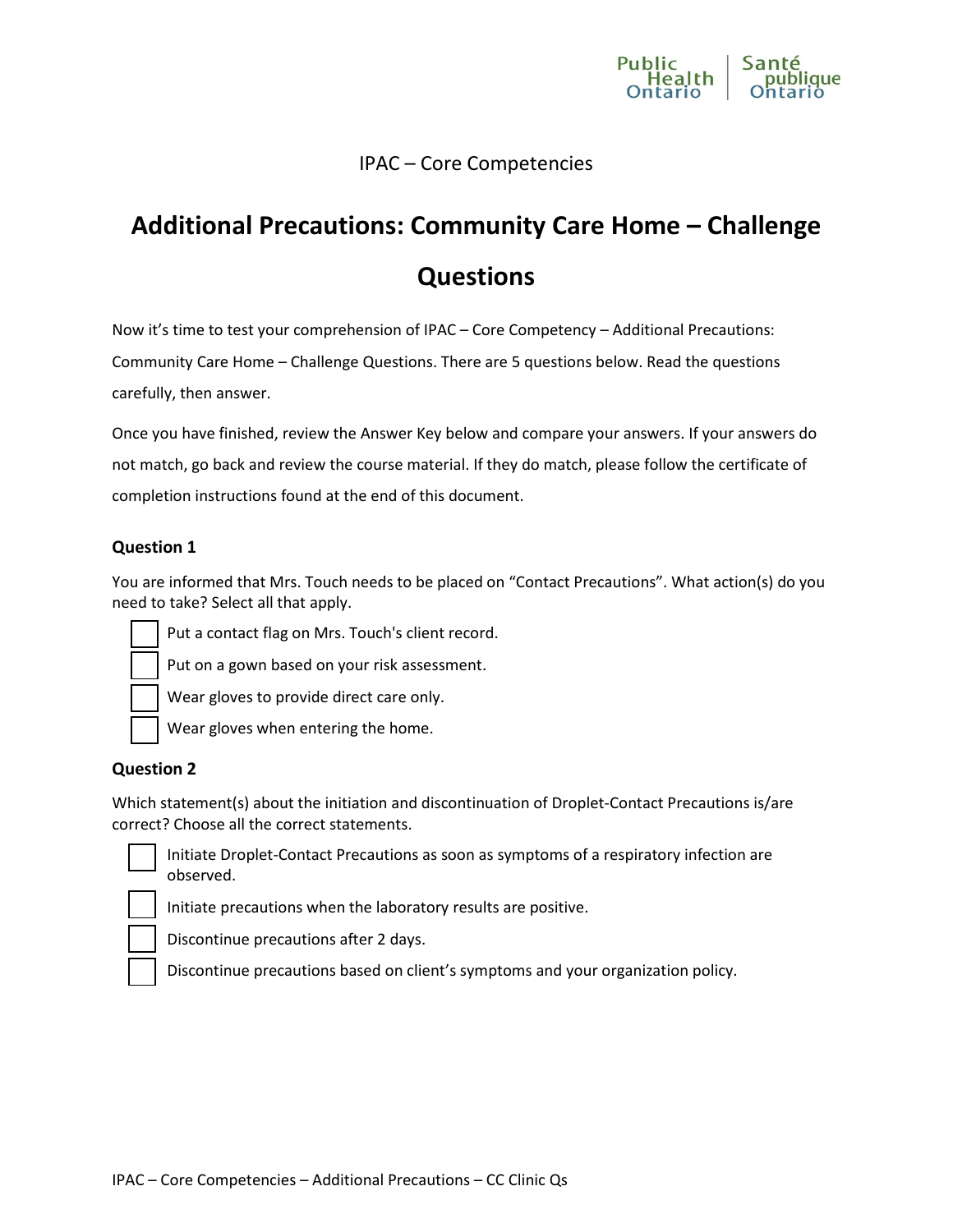#### **Question 3**

Mr. Glum has suddenly developed vomiting and diarrhea. Everybody else in his home has had the same symptoms. Which strategies would help prevent the possible transmission of infectious agents? Choose all the correct statements.



Use Contact Precautions when providing care for Mr. Glum.

Teach family members how and when to perform hand hygiene.

Restrict Mr. Glum to his room and ask family members not to go in there.

Arrange to transfer Mr. Glum to the hospital.

#### **Question 4**

You go to Mrs. Star's home to do a dressing. Her chart has been flagged that she is on Droplet-Contact Precautions. What Personal Protective Equipment do you need to wear to perform the following tasks?

| Greet Mrs. Star's daughter at the front door. |  |  |  |  |  |
|-----------------------------------------------|--|--|--|--|--|
|-----------------------------------------------|--|--|--|--|--|

| Gown                                             | Gloves <sup>1</sup>                           | Mask | Eye Protection | No PPE |  |  |  |  |
|--------------------------------------------------|-----------------------------------------------|------|----------------|--------|--|--|--|--|
|                                                  | Sit close to Mrs. Star to do health teaching. |      |                |        |  |  |  |  |
| Gown                                             | Gloves                                        | Mask | Eye Protection | No PPE |  |  |  |  |
| Doing Mrs. Star's wound irrigation and dressing. |                                               |      |                |        |  |  |  |  |
| Gown                                             | Gloves                                        | Mask | Eye Protection | No PPE |  |  |  |  |

#### **Question 5**

Mr. Sky's chart is flagged. He is on Contact Precautions for a gastrointestinal infection. When you visit, you find his condition has worsened. You call 911. Which action(s) is/are correct? Select all that apply.



Inform the ambulance dispatch that Mr. Sky is on Contact Precautions.

Wear a gown and gloves to talk to Mr. Sky to get more health care information.

Wear a gown and gloves when assisting Mr. Sky onto the ambulance stretcher.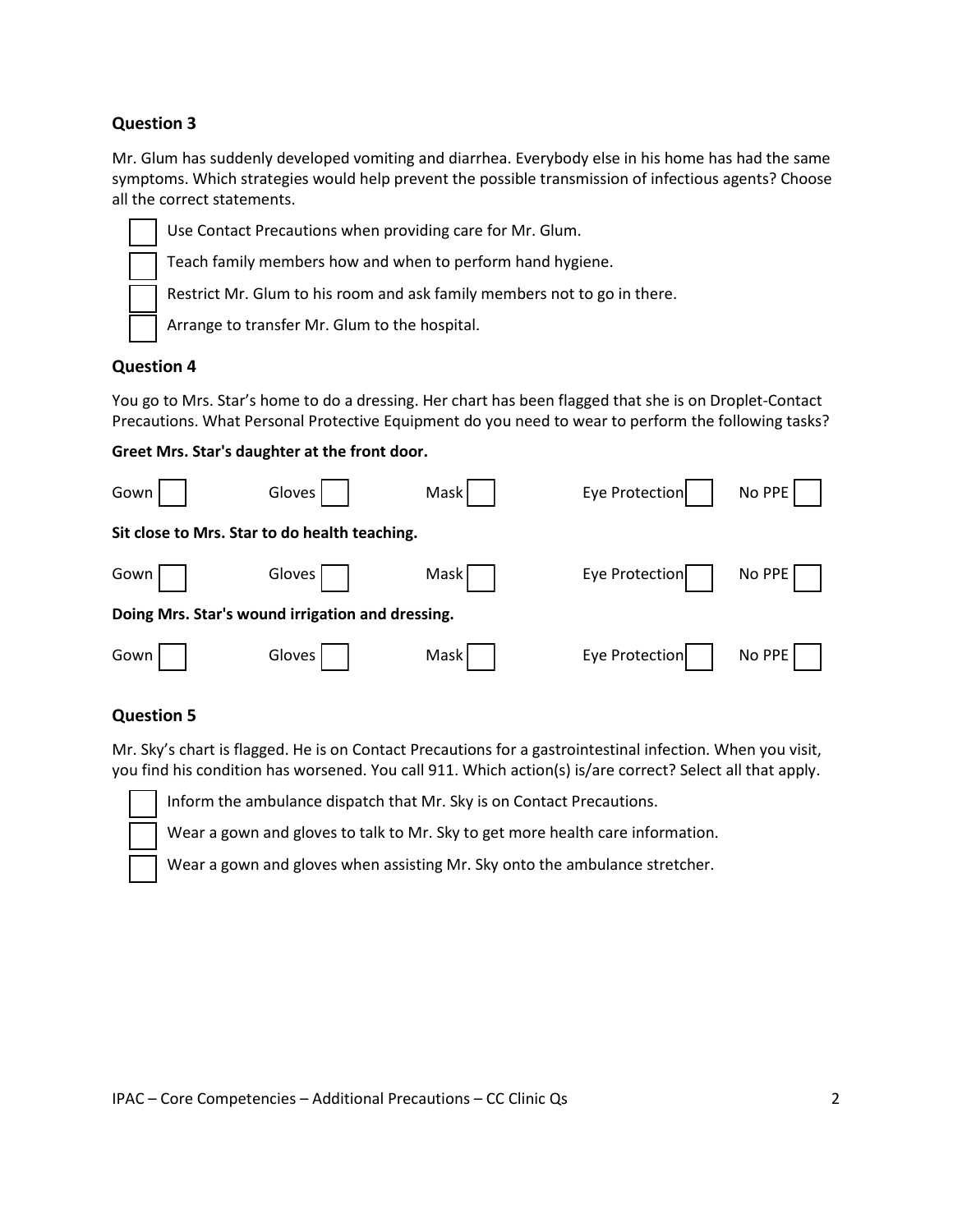### **Answer Key**

# **Question 1: You are informed that Mrs. Touch needs to be placed on "Contact Precautions". What action(s) do you need to take? Answer:**

Put a contact flag on Mrs. Touch's client record. Put on a gown based on your risk assessment. Wear gloves to provide direct care only.

# **Question 2: Which statement(s) about the initiation and discontinuation of Droplet-Contact Precautions is/are correct?**

Initiate Droplet-Contact Precautions as soon as symptoms of a respiratory infection are observed.

Discontinue precautions based on client's symptoms and your organization policy.

# **Question 3: Mr. Glum has suddenly developed vomiting and diarrhea. Everybody else in his home has had the same symptoms. Which strategies would help prevent the possible transmission of infectious agents? Answer:**

Use Contact Precautions when providing care for Mr. Glum. Teach family members how and when to perform hand hygiene.

**Question 4: You go to Mrs. Star's home to do a dressing. Her chart has been flagged that she is on Droplet-Contact Precautions. What Personal Protective Equipment do you need to wear to perform the following tasks? Answer: Greet Mrs. Star's daughter at the front door:** No PPE **Sit close to Mrs. Star to do health teaching:** mask, eye protection **Doing Mrs. Star's wound irrigation and dressing:** gown, gloves, mask, eye protection

**Question 5: Mr. Sky's chart is flagged. He is on Contact Precautions for a gastrointestinal infection. When you visit, you find his condition has worsened. You call 911. Which action(s) is/are correct?** Inform the ambulance dispatch that Mr. Sky is on Contact Precautions.

Wear a gown and gloves when assisting Mr. Sky onto the ambulance stretcher.

IPAC – Core Competencies – Additional Precautions – CC Clinic Qs